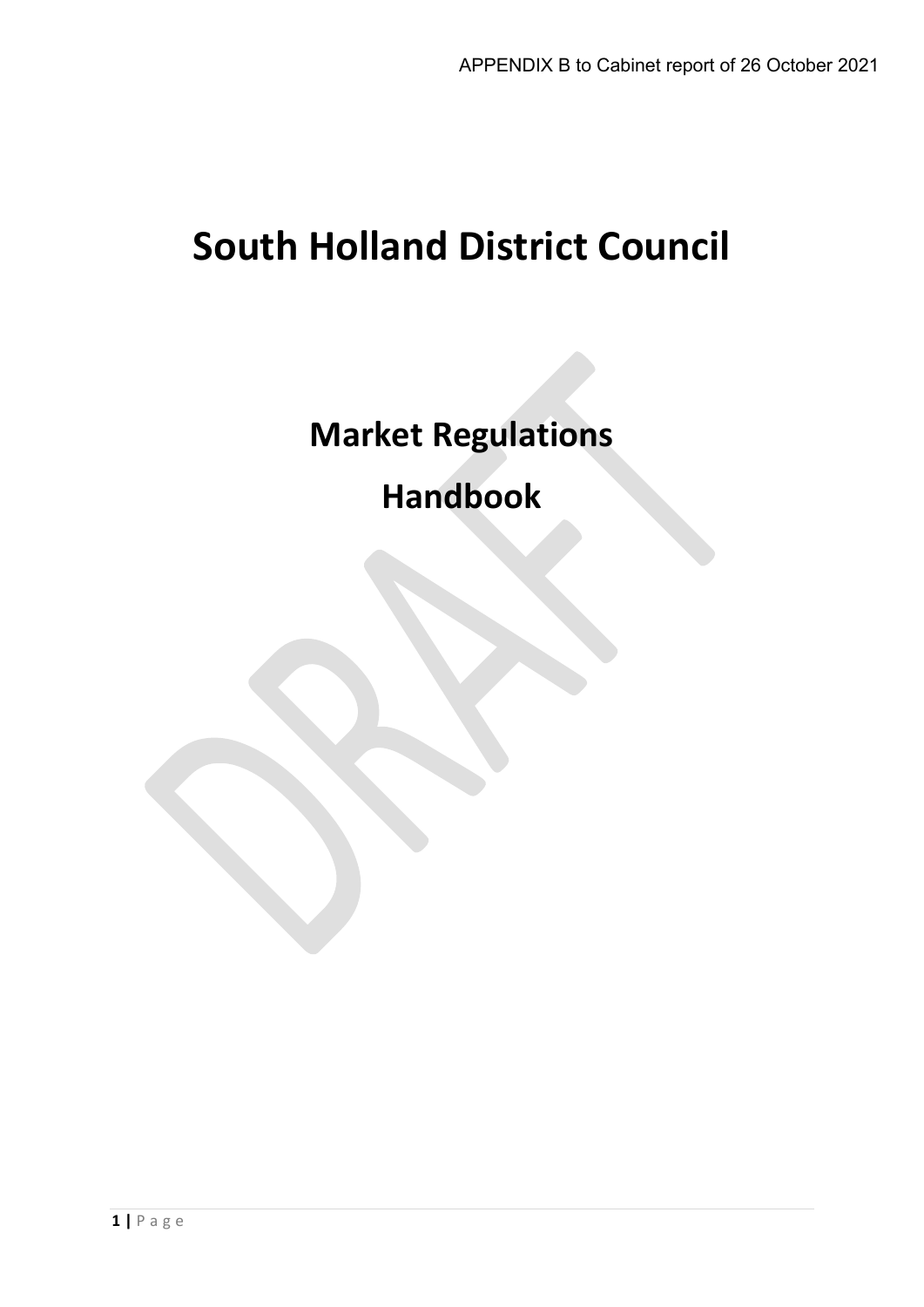# Contents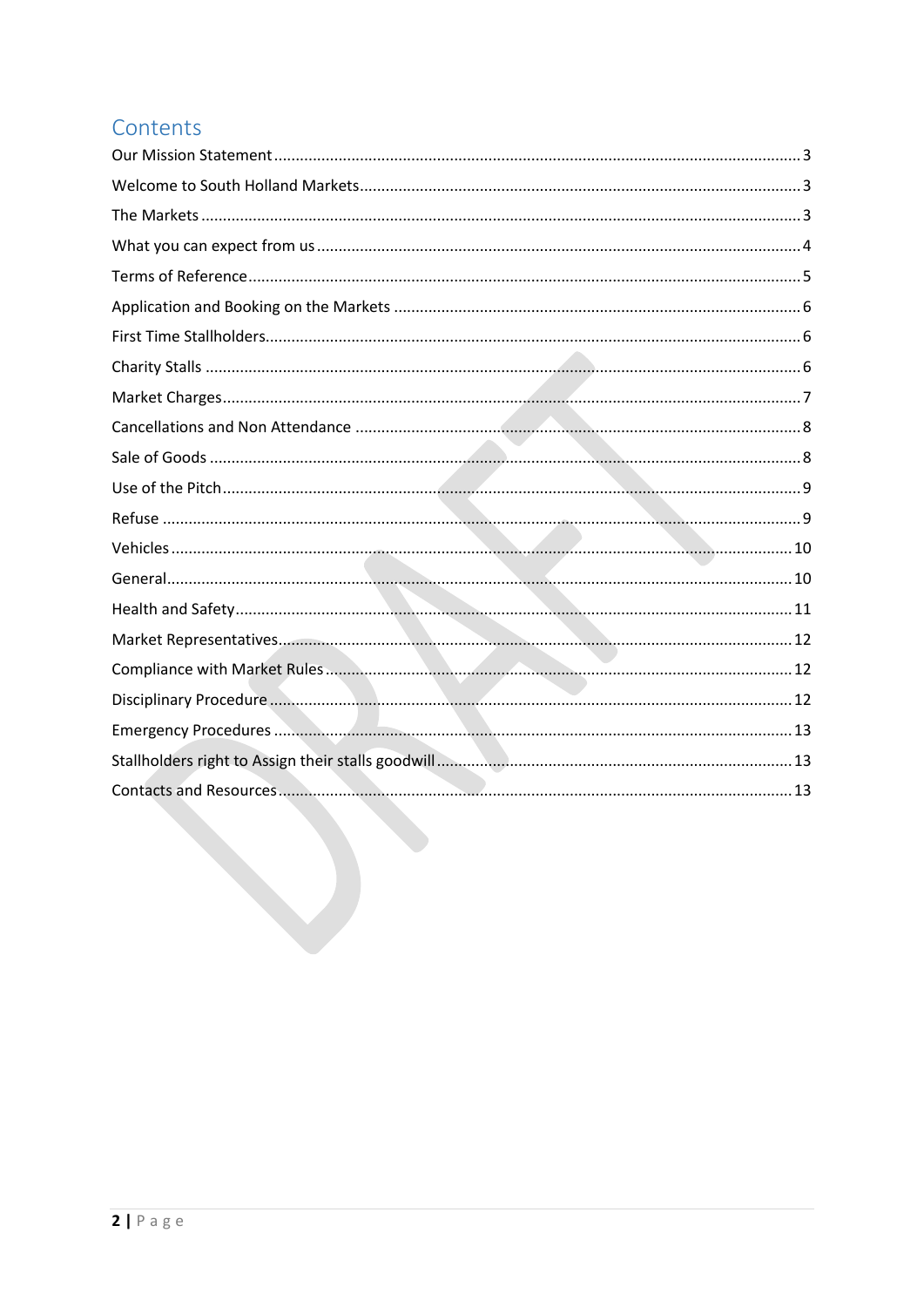# <span id="page-2-0"></span>Our Mission Statement

To ensure the district of South Holland is a vibrant place to work, live, shop and visit and that everyone has an opportunity to be part of its future.

#### <span id="page-2-1"></span>Welcome to South Holland Markets

The following Market Regulations Handbook details the agreement that is made between South Holland District Council and our stallholders, setting out the obligations and requirements that must be complied with to ensure safe environments for all those that frequent our markets and support the markets and their growth.

South Holland District Council is invested in the development and ongoing success of our markets. We believe that by working together, SHDC and stallholders can continue to grow each of our markets and aspire to increase footfall through a wider selection of produce and commodities.

Our markets provide customers with fresh, local and affordable products which have become more valuable to the public over the recent times. It is our commitment to work with our current and new stallholders to support, develop and advance our markets to be the markets of choice for our residents and visitors.

Please do not hesitate to email us at [markets@sholland.gov.uk](mailto:markets@sholland.gov.uk) or contact the Markets Inspector on 07827 955887/07920 766682 if there is something you want to bring to our attention.

South Holland District Council currently runs 5 markets all year round in the towns of Crowland, Holbeach, Long Sutton and Spalding. The Holbeach Saturday market is currently dormant, for more information about this market please contact [markets@sholland.gov.uk.](mailto:markets@sholland.gov.uk)

#### <span id="page-2-2"></span>The Markets **–**





#### **Holbeach**

**Boston Road South Car Park Every Thursday (and Saturday) 09:00 – 14:00**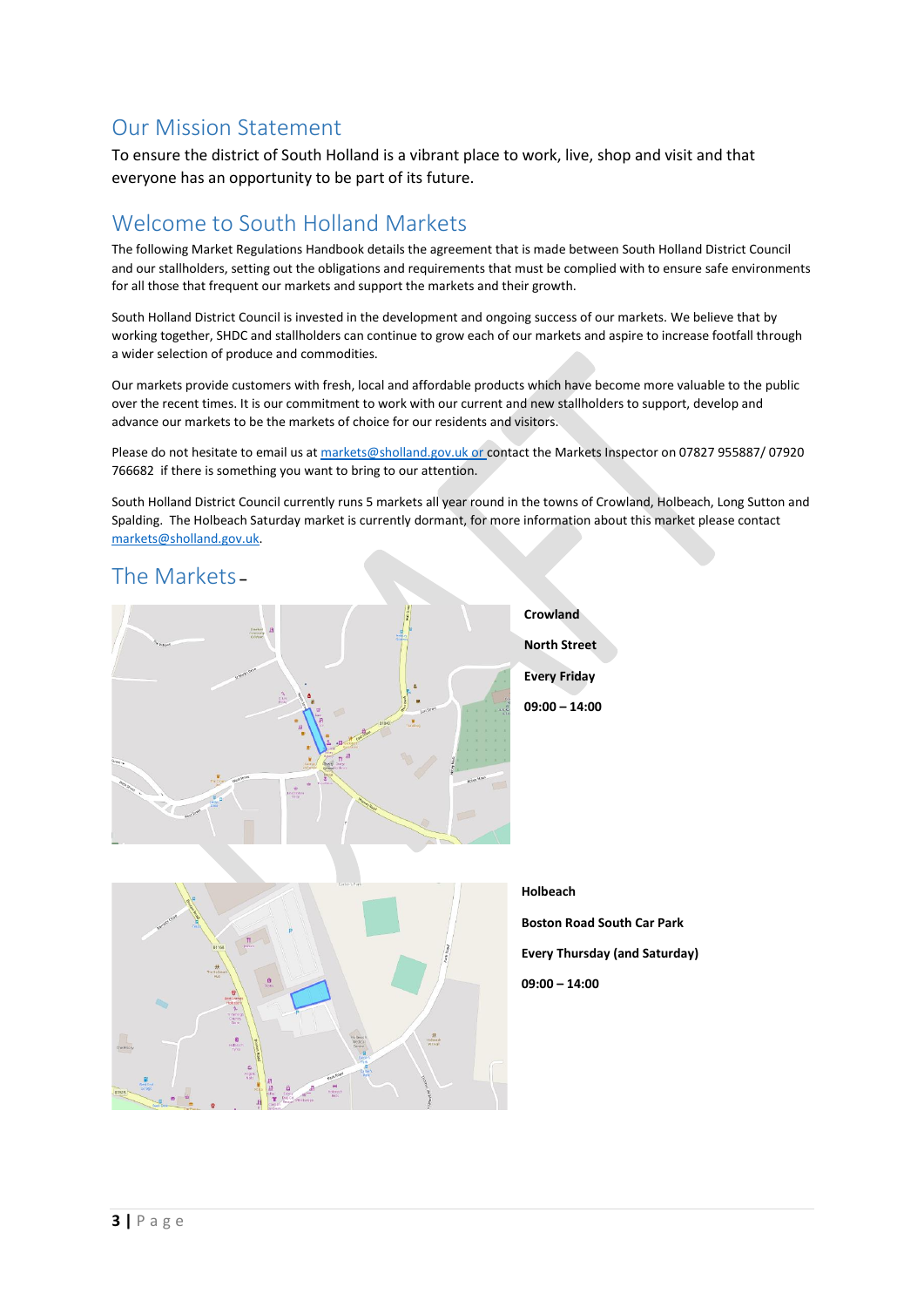

The days of trading can be varied around Bank Holidays but will never be held on Christmas, Boxing or New Year's Day. More details regarding our markets, including any changes around bank holidays can be found at www.sholland.gov.uk.

#### <span id="page-3-0"></span>What you can expect from us

A Council representative will visit each market.

The markets team will be on hand to help with any queries or issues 7.30am – 5pm Monday to Friday.

The Council will facilitate the online application process and check that you have everything in place to be able to stand on our markets.

The Council will facilitate and run the online booking system that will secure your position on the markets.

The Council will promote the markets via SHDC website and social media channels.

The Council will facilitate and work with the market engagement group to ensure two-way communication with our stallholders that supports the growth of our markets

The Council will facilitate and encourage the nomination and positioning of Market Representatives to ensure the stallholders always have a voice.

The Council will update stallholders with any relevant Government advice or legislation.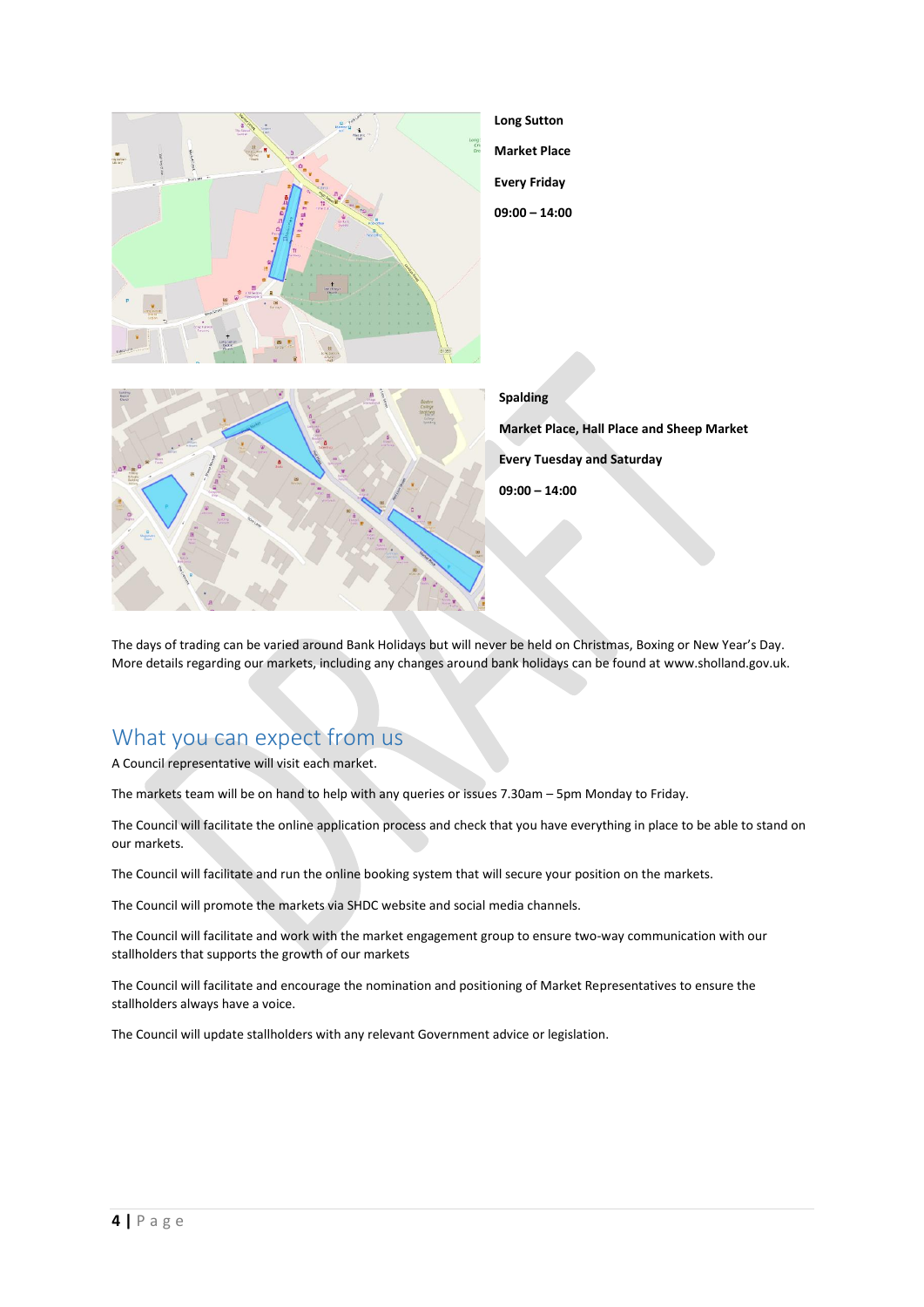# <span id="page-4-0"></span>Terms of Reference

**'The council'** means the district Council of South Holland, whose principle office is The Council Offices, Priory Road, Spalding, PE11 1AX

**'The market'** means the open-air markets held in Crowland, Holbeach, Long Sutton and Spalding respectively in the locations determined by the District Council.

**'The Market Inspector'** means the person appointed by the Council to exercise general management, supervision, control and enforcement of market rules or any person nominated to deputise in the absence of the Market Inspector.

**'Stall'** means any structure, standing bench, table, place or space and any vehicle or trailer used or intended to be used for the display or sale of goods.

**'Pitch'** means the place or space in the marketplace where the stallholder is positioned containing the agreed stall or number of stalls, allocated to the individual stallholder.

**'Fittings'** means any free-standing structure or additional attachments used for displaying goods, not normally comprising of the make-up of the stall.

**'Vehicles'** include any mechanically propelled vehicle (other than mobility scooters or wheelchairs) and any cycle, tricycle, wheelbarrow, cart, handcart, truck, wagon or trailer.

**'Goods'** includes provisions, commodities and articles brought into the market for the purpose of sale.

**'Stallholder'** means a trader given permission to trade on the Market, whether Registered or Casual. Active stallholders must inform the Council of any changes to their names or contact information.

**'Registered Trader'** means a stallholder who has been allocated a reserved pitch for each market day and has agreed to comply in full with the Councils Regulations relating to the payment of rents and the operation of the market.

**'Casual Trader'** means a stallholder who is allowed to stand for the day of market only and has agreed to comply in full with the Councils Regulations relating to the payment of rents and the operation of the market. They have the right on application to be placed on the waiting list to become a registered trader. They will not be placed within 48ft from a stallholder who sells the same commodity, nor will they be put in a space held by an absent registered stallholder who sells the same commodity.

**'Market Representative'** means a stallholder voted into the position of representative by their peers. They are the main point of communication between the stallholders on their appointed market and the Council.

"**Loading and unloading**" means the process of getting goods and equipment in and out of the stallholders' vehicles and setting up or taking down the stall or pitch

**"Market Licence"** means the authority of the Council, which is personal to the Stallholder, to sell permitted items on a specified market from a pitch, subject to Market Rules and such other conditions as may be included in the Market Licence

**"Permitted Commodities"** means those goods and commodities for which the Stallholder has the approval of the Markets Inspector to sell during the course of trading hours.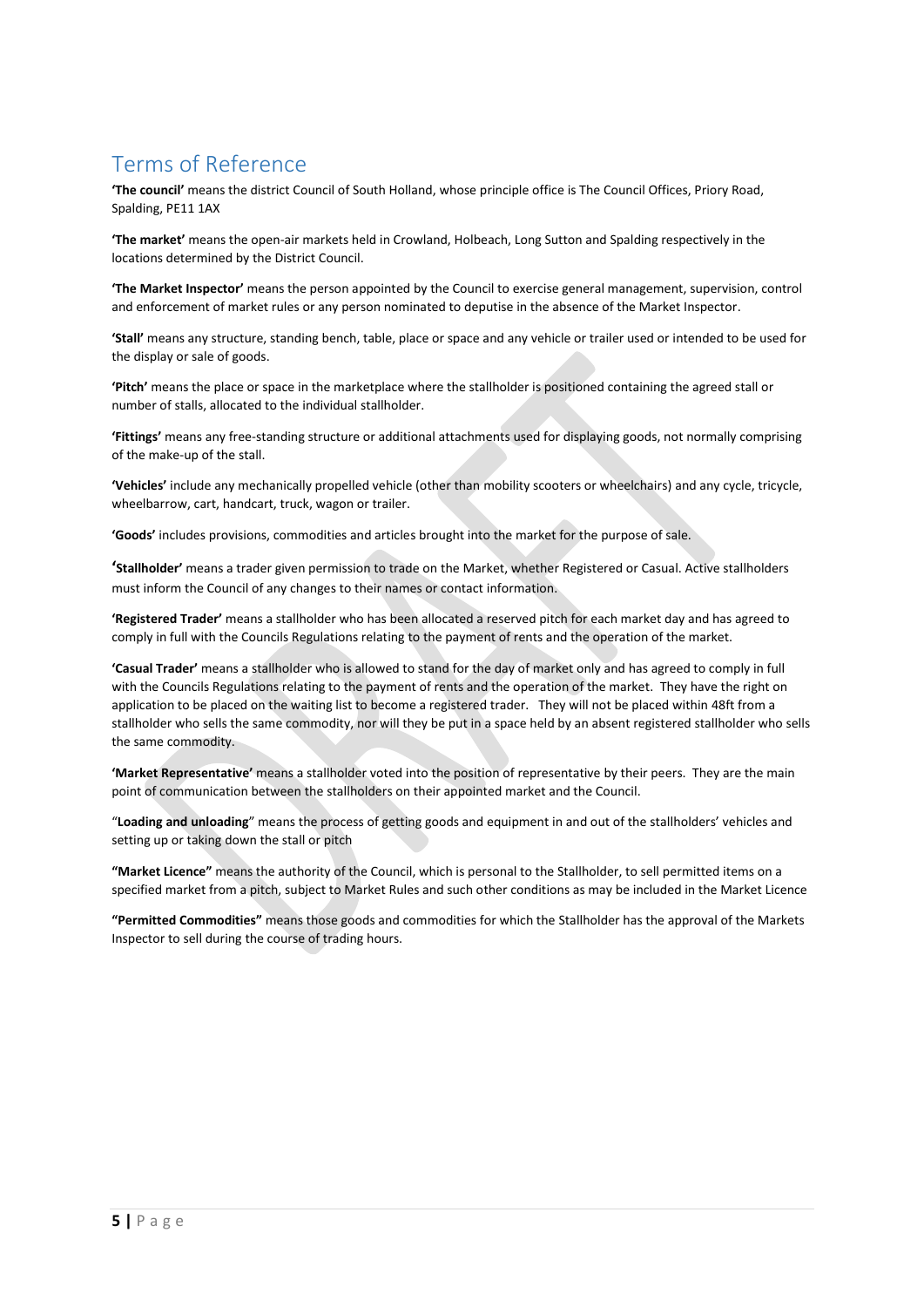# <span id="page-5-0"></span>Application and Booking on the Markets

All stallholders are required to complete an online application which is assessed by the Markets Inspector.

The application will require you to provide:

- details of all commodities that you will be selling.
- proof of public liability insurance for claims up to £5 million.
- proof of registration with the food safety team, confirmation that you hold a food rating of 3 stars or above and food hygiene certificates if you are selling food.
- business details, including any market federation membership number.
- full contact details.
- Details of the markets you wish to trade on.

Once all the required information is received, and providing the application is successful, the applicant will receive a licence to trade which will need to be displayed on their stall at all times. The licence permits the stallholder to trade on agreed markets only and sell only the permitted commodities as provided in the application process. Should these need to be amended you must contact the Markets team. Should you fail to do so you will be requested to cease trading the unauthorised commodities immediately and may be subject to disciplinary procedures.

To stand on a market day, stallholders are required to book a pitch through the online book and pay system, for which payment is required at the time of booking. If any stallholder stands without booking and paying in advance through this system, they will be requested to cease trading on that day and may be subject to disciplinary procedures.

Registered traders will be required to use the book and pay system and will have to book 7 days in advance for any market. If no booking is made the stallholder will be contacted by the Markets Team. If there is no response or the pitch is not required on that day it will be made available for a casual trader for that day only.

Stallholders will receive an email receipt for book and pay.

If, due to a registered trader not booking to stand, a reserved pitch becomes available it will be let by the Markets Inspector to a stallholder who has filled in their application and is on the waiting list. The market inspector will be responsible for maintaining commodity balance within the markets and may refuse an application due to replication of a commodity within the market.

In the event that an allocated pitch becomes unsuitable to the stallholder it is allocated to, the Market Inspector shall, at their discretion, allocate an alternative position if there any available.

# <span id="page-5-1"></span>First Time Stallholders

To support new stallholders, we intend to be able to provide an option for new stallholders to hire a 3m x 3m gazebo and table for a maximum of 6 weeks at an additional cost and subject to availability. For more details please contact the Markets team at [market@sholland.gov.uk.](mailto:market@sholland.gov.uk)

# <span id="page-5-2"></span>Charity Stalls

On all of South Holland District Councils markets there is one allocated Charity pitch which is available free of charge. Registered Charities must complete an online application form and will be able to book once per month on each market through the book and pay system. If additional bookings are required in a month, the Charity can become a Casual Trader and will be subject to the fees for the pitch size required. A charity can hire a 3mx3m gazebo and table for a maximum of 6 weeks at an additional cost and subject to availability.

For more details please contact the Markets team at [market@sholland.gov.uk.](mailto:market@sholland.gov.uk)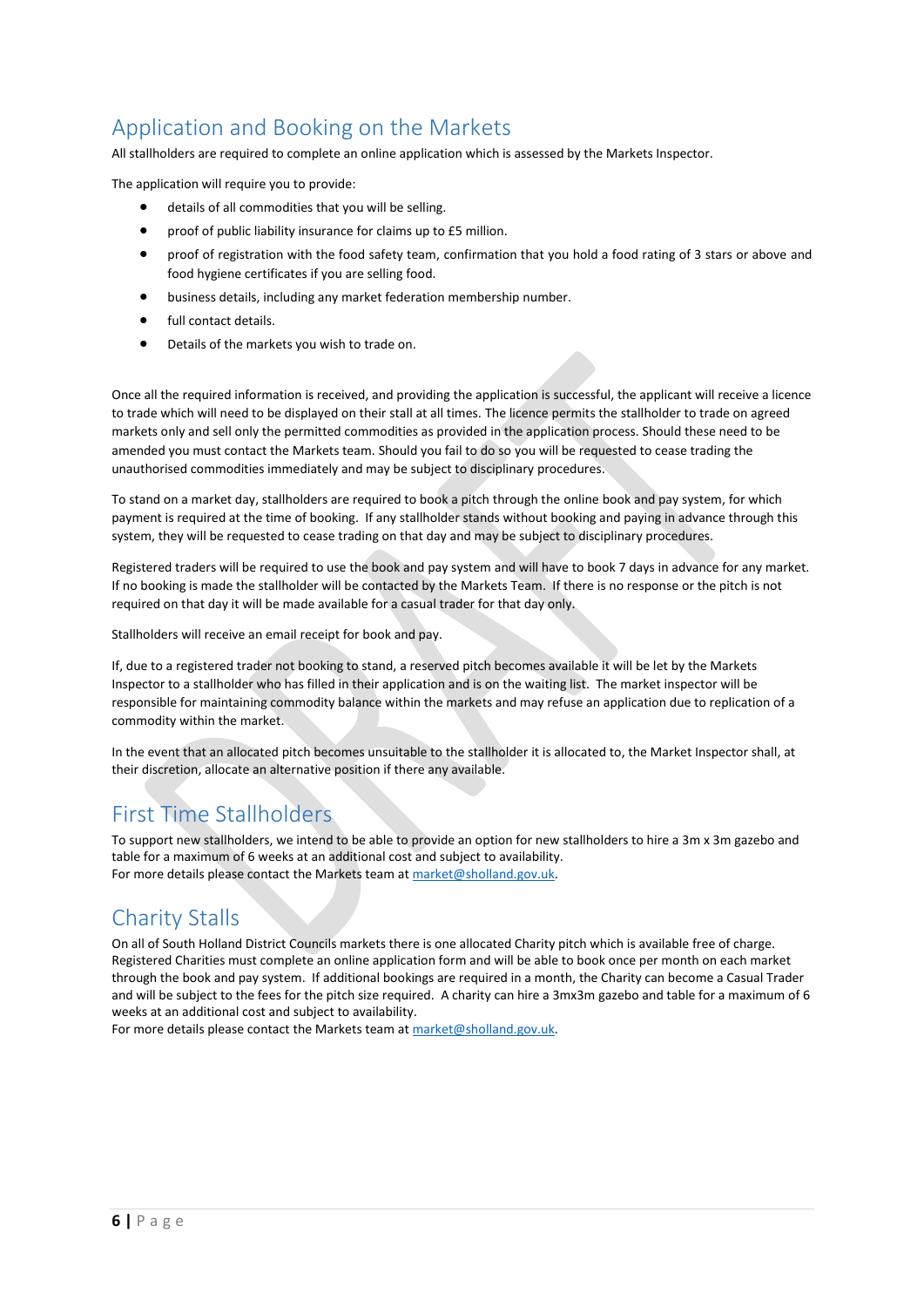# <span id="page-6-0"></span>Market Charges

The most up to date charges for standing on our markets can be found on our website – add link

The Council reserves the right to amend its charging policies at any time and will give a minimum notice of one month to each stallholder.

All pitches have a maximum depth of 3m/10ft, the costs set out below are for a 3m x 3m pitch.

The draft handbook sets out for consideration the proposed revised fees and charges for market trading in the district of South Holland. The proposed fees and charges will enable the Council to work towards recovering its costs in managing and administering the markets regime across all markets in the District. The fee proposals set out in this handbook aim to provide a simple fee model that aims to achieve cost recovery fairly across all traders and across all markets. To encourage local and new enterprise and demonstrate commitment to the growth of the district's markets and to aspire to increase footfall through a wider selection of produce and commodities.

| <b>Markets</b>      | <b>Proposed New</b><br><b>Charges</b> | <b>Current Charges</b> | <b>Difference from</b><br><b>Current Charges</b> |  |
|---------------------|---------------------------------------|------------------------|--------------------------------------------------|--|
| Crowland            | £7.00                                 | £5.10                  | 37%                                              |  |
| <b>Long Sutton</b>  | £8.50                                 | £5.10                  | 67%                                              |  |
| Holbeach            | £7.00                                 | £5.10                  | 37%                                              |  |
| <b>Spalding Sat</b> | £7.00                                 | £19.00                 | $-63%$                                           |  |
| <b>Spalding Tue</b> | £7.00                                 | £19.00                 | $-63%$                                           |  |

**Electric hook up will incur an additional £1 contributary cost.**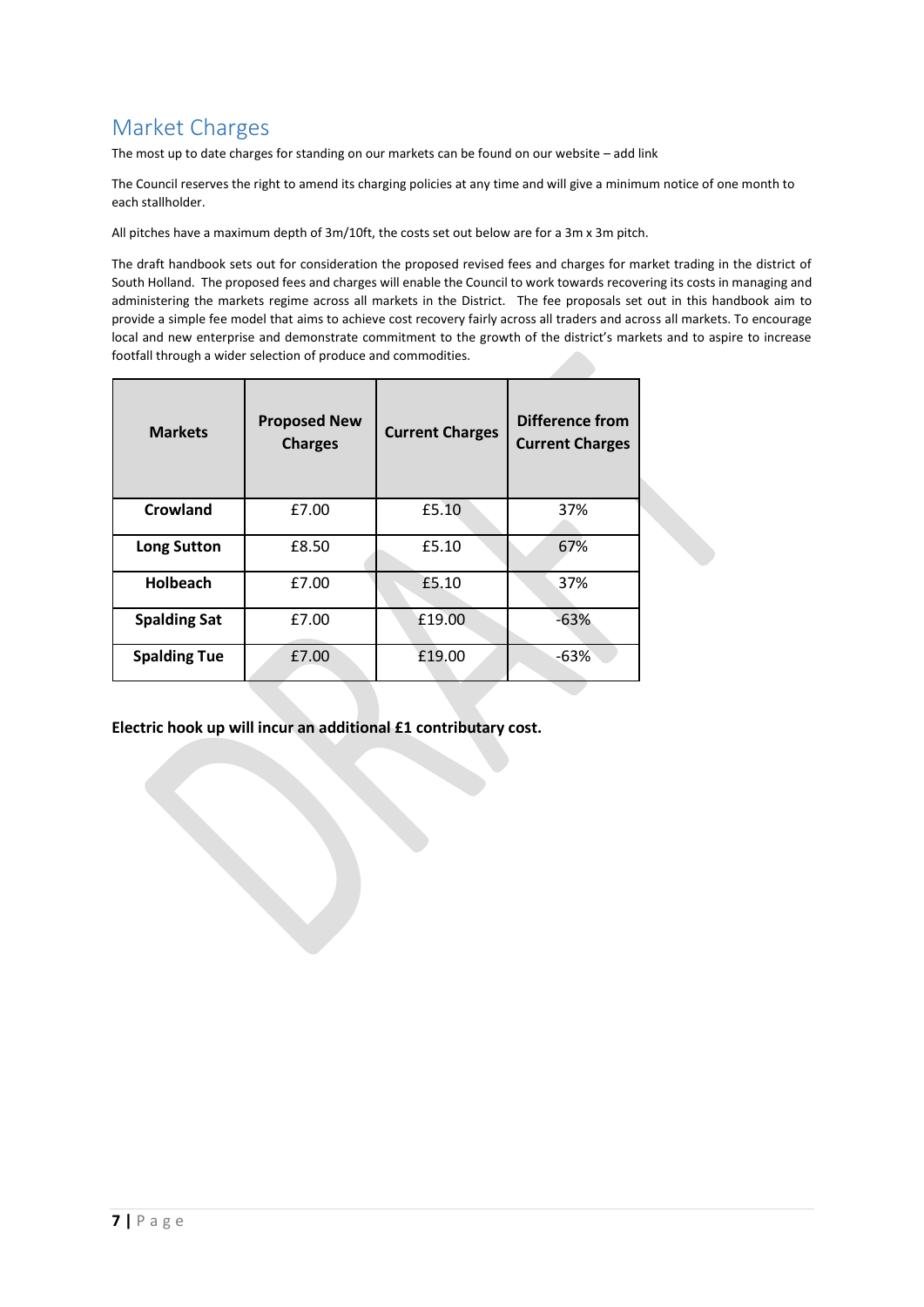# <span id="page-7-0"></span>Cancellations and Non-Attendance

In the case of any cancellation, payments will not be refunded. Instead the non-trading days may be reimbursed by way of a free future booking, at the discretion of the Markets Inspector subject to the reason for cancellation as detailed below.

Cancellations made by the stallholder will only be reimbursed if there is an unforeseen reason such as illness or bereavement. Documentary evidence such as medical certificates may be required by the Markets Inspector to authorise the reimbursement.

- a) With regard to non-attendance of a stallholder due to certified sickness and bona fide visits to medical practitioners, a stallholder will have rents reimbursed for a period of up to 3 months. A medical certificate or letter will be required from a doctor clearly stating that the registered trader is unable to attend his/her market stall. If certified sickness continues for a period of six months, discussions will be held with the stallholder concerned and the situation will be reviewed. The aforementioned review will be instigated by the Markets Inspector after consultation with the Environmental Services Manager. The outcome will be made known to the stallholder.
- b) In extenuating circumstances, should any medically certified leave of absence be extended to a period of twelve months, the stallholder will be invited to attend a meeting when a comprehensive review of the situation will take place.
- c) Stallholders who suffer a close family bereavement will be allowed two weeks absence, without forfeiture of rights and free of market charges. An explanatory letter or email must be given by that stallholder to the market's inspector.
- d) If a stallholder is required for jury service, they must inform the markets inspector in writing as soon as possible and the market rents may be waived.

The Council may cancel a market at short notice due to adverse weather conditions. The Council will endeavour to gain a consensus from Stallholders before the decision is made to cancel the market and the stallholder will be reimbursed by way of a free booking on a future date.

In the event the Council has received notification from statutory undertakers or other bodies that work is to be undertaken in the Market place, the Council reserves the right to give one weeks' notice to terminate any bookings made within the period of works.

All registered traders are required to give 4 weeks' notice in writing when leaving any of the Councils Markets.

A pitch left unoccupied for 3 consecutive weeks by a registered trader may be considered to be vacant unless a reason considered acceptable by the Markets Inspector is given.

An aggregate of 15 absences by a registered trader in any 12-month period may result in the loss of a reserved pitch unless a reason considered acceptable by the Markets Inspector is given. Documentary proof such as Medical certificates may be required.

Notice of non-attendance must be given to the Markets inspector by emailing [markets@sholland.gov.uk](mailto:markets@sholland.gov.uk) or by calling 07827 955887/ 07920 766682.

#### <span id="page-7-1"></span>Sale of Goods

Stallholders shall not sell any type of goods other than those for which they are registered. This regulation may be relaxed if no other stallholder has applied to be on the waiting list or the Markets Inspector agrees that the sale of the additional goods will not interfere with the balance of the market.

Permission to change or alter commodities must be gained from the Markets Inspector in writing by emailing [markets@sholland.gov.uk,](mailto:markets@sholland.gov.uk) if the changes are significant a new application form may need to be completed.

Sale of live animals, fish, birds and other fowl will not be permitted.

Practices of acupuncture, ear piercing, tattooing or electrolysis will not be permitted.

No counterfeit, replica guns/weapons, drug related, pornographic or adult entertainment goods to be displayed or sold.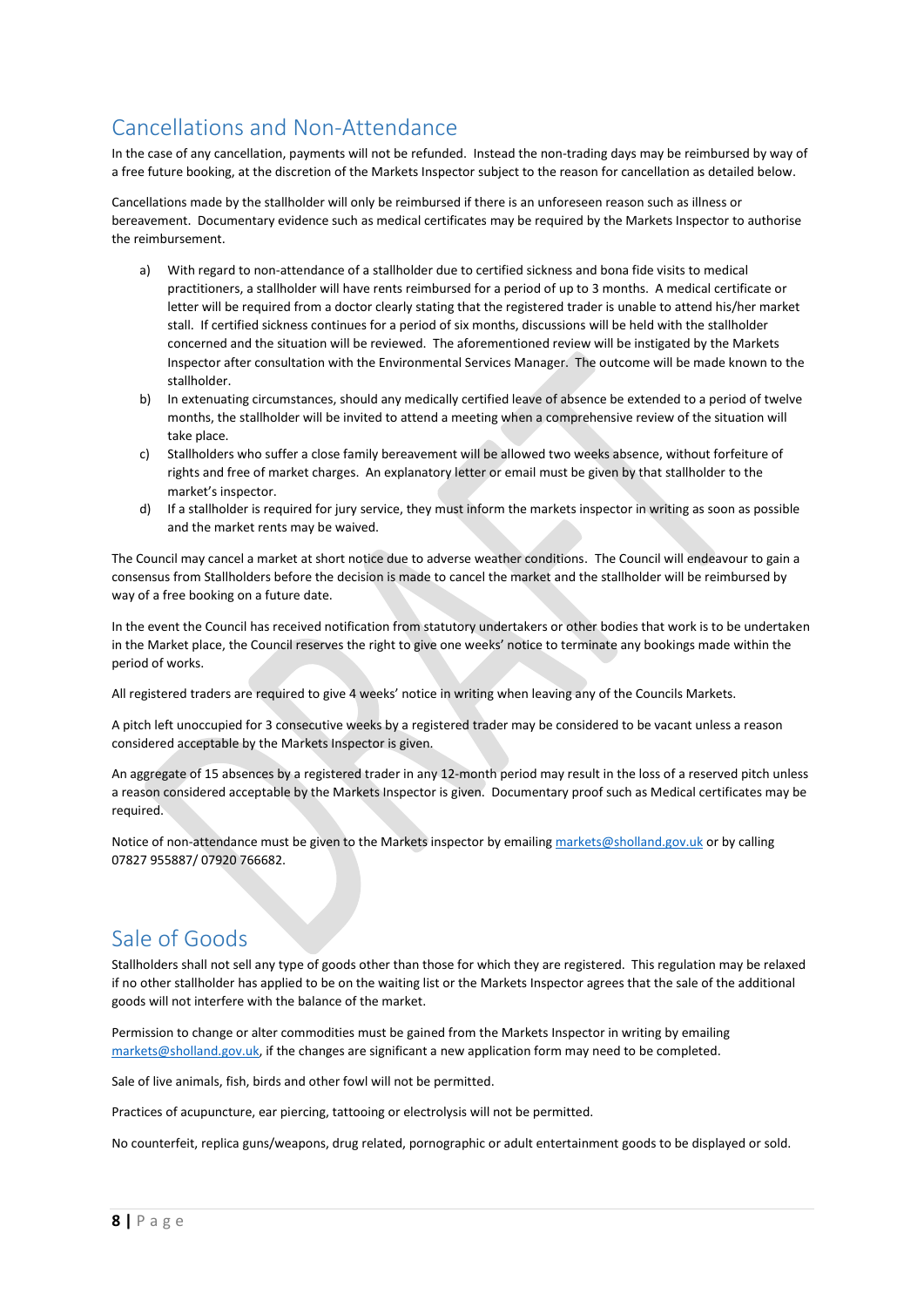Stallholders selling food items must comply with all current and applicable food safety legislation and must be registered with the Local Authority in whose district they reside. The Council will only accept food vendors on any of the markets with a Food Hygiene Rating of 3 stars or above and the relevant food safety rating should be displayed at all times. Food should also be labelled in accordance with statutory requirements and those handling food should be appropriately trained. For more information please contact South Holland District Councils Food Safety Team a[t foodhs@sholland.gov.uk.](mailto:foodhs@sholland.gov.uk)

#### <span id="page-8-0"></span>Use of the Pitch

All pitches have an identification code and stallholders shall only occupy the position allocated to them.

No alterations or additions can be made to the stall or pitch without the authorisation of the Markets Inspector.

Subletting of stalls or pitches or any part thereof is prohibited.

All pitches have a maximum depth of 3m/10ft, no goods shall be placed beyond the boundaries of the stall/pitch, either hanging or on the ground unless permission to do so has been gained from the Markets Inspector.

All stallholders are required to be aware of and comply with the relevant statute law and regulations.

It is the responsibility for all stallholders to acquaint themselves with the trading regulation regarding their own specialist area and abide by it.

Stallholders are responsible for supplying, erecting, dismantling and upkeep of their own stalls.

Stallholders are required to keep their stalls, fittings and space below the stalls clean and free from litter. All fittings, fixtures and appliances owned by the stallholders must be kept in good condition and must not constitute a danger to the public. The stallholder, in accepting these regulations, agrees to indemnify the Council against any liability for accidents, damage or injury caused by or arising from the disrepair condition or construction of any stall which belongs to the stallholder.

Stallholders must ensure that they, or any person working for them, does nothing which, in the opinion of the Market Inspector is a nuisance or annoyance to a member of the public or detrimental to the efficient operation of the market.

No stallholder or their assistants shall use amplified sound for the purpose of advertisement, entertainment, trade or business.

Generators will only be allowed if in the opinion of the Market Inspector, they are not likely to be a danger, health hazard or nuisance to members of the public or other stallholders.

Electrical hook up points are available at Spalding and Holbeach and these are reserved for food vendors requiring refrigeration or heating. No stallholder shall use these points unless agreed with the Markets Inspector and may be subject to an additional charge.

Pitches not in use are to be kept clear from obstruction and not used as storage or ad-hoc trading areas.

South Holland District Council reserves the right, through the Market Inspector to request removal of goods from sale that have been identified by Trading Standards as not fit for sale.

All stalls, goods, vehicles and refuse must be removed from the markets area no more than one and a half hours after close of the market but not before 14:00. Stallholders must not leave the market site before this time unless the Markets Inspector expressly permits it and/or when circumstances (i.e. bad weather) necessitate the early ceasing of trade. If Stallholders need to leave early, they must seek agreement from the Market Inspector. Unauthorised early departures will be deemed a breach of terms and conditions and may result in disciplinary procedures.

#### <span id="page-8-1"></span>Refuse

You must keep your allocated stall or pitch, and the immediate surrounding area, clean and tidy and clear of rubbish and waste. All stallholders will ensure that any rubbish or waste is stored appropriately so that it does not spread across the Market or town. It is the responsibility of each stallholder to ensure that all refuse generated by or collected upon his or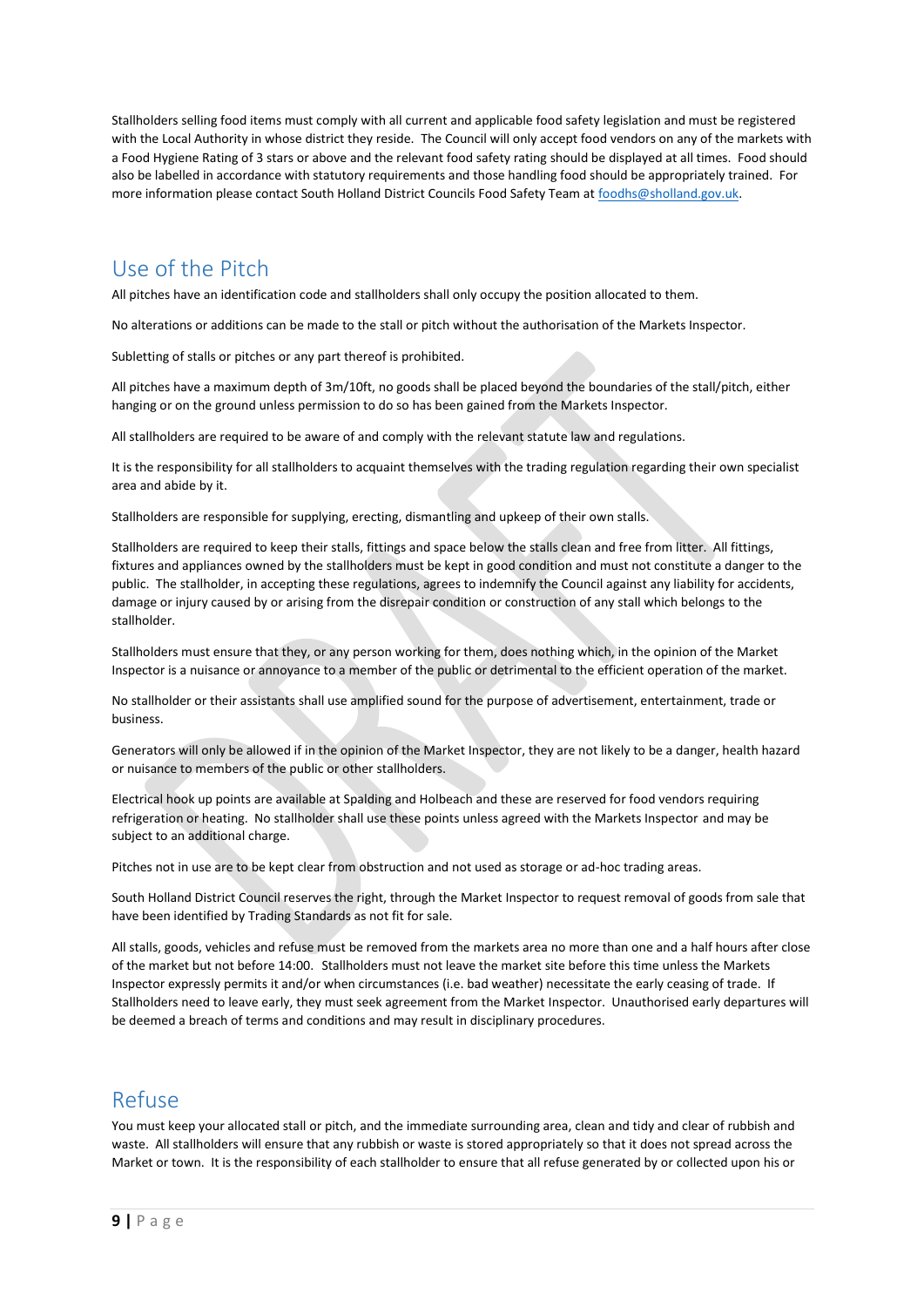her pitch, is taken away with them for disposal and it is the responsibility of each stallholder to sweep their pitch clean after each market at the end of the trading day.

Under no circumstances shall stallholders dispose of commercial market waste in public litter bins or drain water tanks or empty water containers into the public drainage system. If a Stallholder makes arrangements for the removal and disposal of their waste it is their responsibility to ensure that any persons removing or disposing of the waste holds an appropriate waste carriers' licence which can be inspected by the Markets Inspector.

If a Stallholder disposes of waste in an unauthorised way, they will be reported to the Community Safety team for investigation and may result in disciplinary procedures.

#### <span id="page-9-0"></span>Vehicles

Stallholder's vehicles and/or goods delivery vehicles may only be brought into the Market in such a manner as will cause no obstruction to any public road, pavement or footway used by the public nor inconvenience to other stallholders or the occupiers of any premises adjoining the Market. Vehicles may not stand for longer than is reasonably necessary for loading or unloading goods. Unloading of goods must be carried out before commencement of the sale of goods to the public and not later than the commencement of the market at 9:00am, unless permission has been granted by the Markets inspector. No vehicles should be brought onto the market area or stalls removed from the market area before 14:00. One permit will be issued per trader for Victoria Street or Holland Road car parks.

Where it can be demonstrated that it is essential to a stallholder's commercial operation that a vehicle remains on the market, this shall be permitted where possible, with the prior agreement of the Markets Inspector.

Vehicles driven by market stallholders in Spalding shall access the Market place via Broad Street and shall leave via New Road. Movement of stallholders vehicles are not allowed in the Market Place or Hall Place, Spalding, during the hours of Lincolnshire County Councils pedestrianisation (10:00-16:00) on the day of the market. The Markets Inspector may relax these provisions during adverse weather conditions or emergencies. If the Markets Inspector is not in attendance permission may be given by the Markets representative only.

#### <span id="page-9-1"></span>General

A stallholder must notify the Council of any change in the operation of the stall e.g. any amendment to the business name and/or address and any change in contact details by emailin[g markets@sholland.gov.uk.](mailto:markets@sholland.gov.uk) Failure to do so may result in the cancellation of the stallholder's licence.

A stallholder must notify the Council of any changes in the commodities that they sell by emailing [markets@sholland.gov.uk.](mailto:markets@sholland.gov.uk)

If a stallholder employs someone on a regular basis to manage their stall, positive proof of such employment must be provided (e.g. insurance card, tax documents etc.)

Every stallholder shall furnish proof of third party public liability insurance in the minimum of £5,000,000 (five million pounds) when first starting on any of the markets. The insurance must be renewed, and a copy of the renewal certificate produced to the market's inspector by the stallholder each year.

Stallholders and their assistants are requested to dress in a respectable manor as would be expected within their working environment as not to cause offence to customers and other stallholders.

Stallholders and their assistants shall not do any act or anything which may cause danger, nuisance or annoyance to other stallholders or visitors to the market. Stallholders and their assistants shall comply with all reasonable instructions and requirements of the market's inspector.

Stallholders and their assistants shall not harass, threaten or otherwise prevent the markets inspector from managing the markets or enforcing these regulations.

The stallholders shall comply with all of the above regulations and ignorance of market regulations will not be accepted as a defence. Infringement of any of the regulations may result in disciplinary procedures taking place.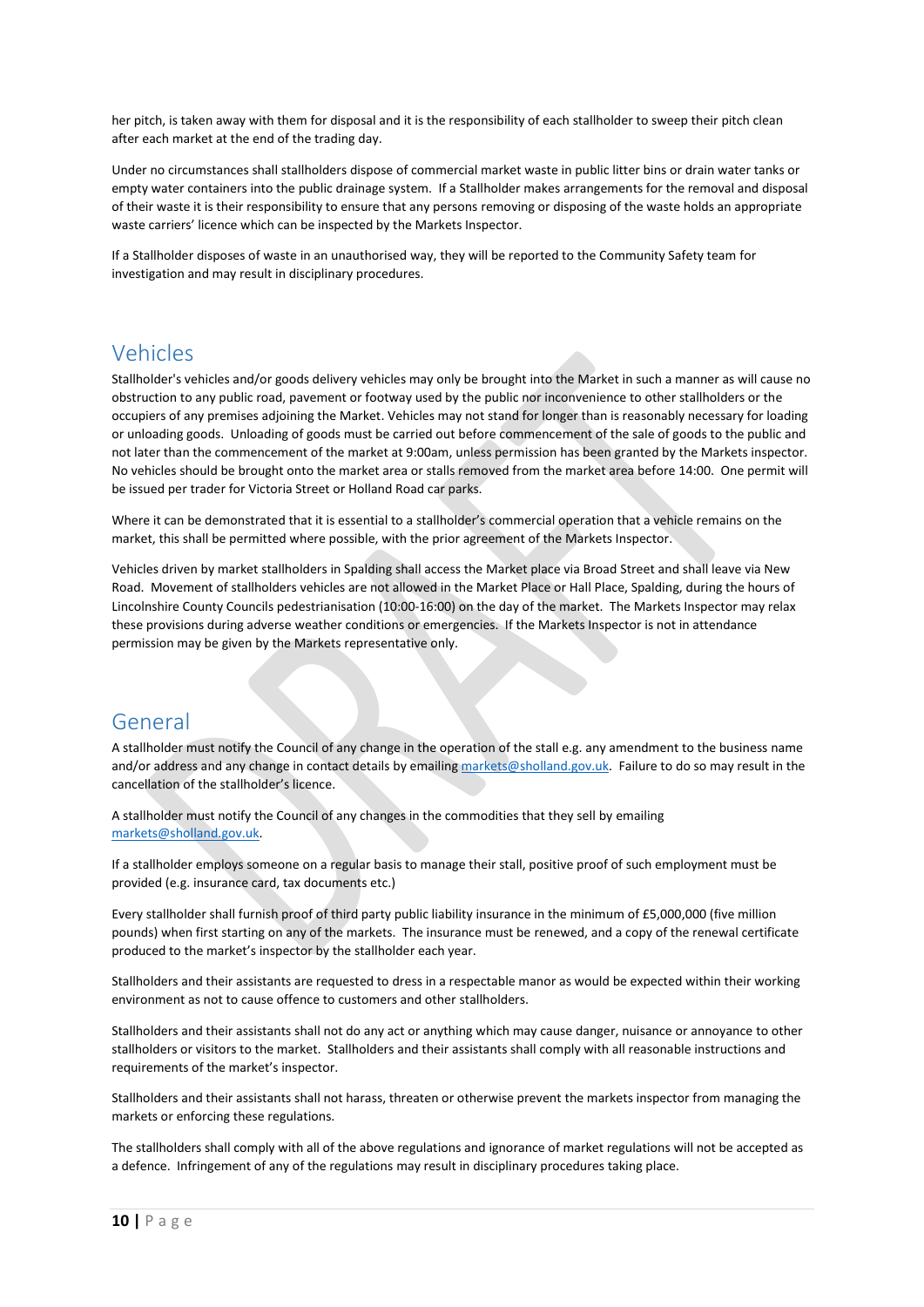# <span id="page-10-0"></span>Health and Safety

All stallholders are duty bound by law to follow the Health and Safety at Work Act 1974. As a condition of your licence to occupy a pitch/stall upon the market, all stallholders are required to comply with all Health and Safety instructions as issued at registration of a stallholder and from time to time thereafter by the Markets Inspector. Such instructions and regulations are additional to and do not vary the byelaws relating to the operation of the market.

Failure to comply will result in suspension or permanent removal from the market.

Because of possible risks to the public passing through the market place, it is the responsibility of all stall holders to ascertain and comply with Health and Safety legislation concerning the delivery, erection and dismantling of "own units" and the storage of their refuse, be that be done by themselves or others.

It is the responsibility of all stallholders to undertake a Health and Safety risk assessment of such working methods and apply suitable safeguards.

All Stallholders shall comply with any guidance issued by the Government for the purpose of protecting themselves and the public in regard to COVID 19.

Stallholders are reminded of the requirement to effect and maintain Public Liability insurance at all times and provide evidence of the same to the Market Inspector upon request.

All stallholders are expected to:

- a) Familiarise themselves with these health and safety instructions.
- b) Ensure Risk Assessments are undertaken and safe systems of work are implemented and regularly reviewed.
- c) Ensure all employees, agents and contractors are adequately informed, instructed, supervised and trained in health and safety matters.
- d) Take reasonable care of their health, safety and welfare and that of others who may be affected by their acts or omissions.
- e) Assist Market Inspectors by reporting and accident or incident that has or may cause injury to a person or damage to property.
- f) Co-operate and comply with all directions given by the Market Inspector regarding Health and Safety issues.

Any accident caused through failure to observe statutory requirements or negligence is the responsibility of the licenced stallholder.

All stallholders are responsible for the safe erection and dismantling of their stall, to ensure their own safety and that of those using and visiting the stall.

Those erecting or dismantling stalls should always be aware of staff, members of the public and traffic in the surrounding area. Although different stalls have different requirements with regard to erection and dismantling, the following must be adhered to for all stalls and the Council Reserves the right to ask a stall to be removed if not deemed safe/appropriate.

- a) Stalls must be stable once erected
- b) Stalls must be capable of coping with the weather conditions on the day.
- c) All welds on stalls components must be sound
- d) Stall components must not be excessively corroded
- e) Sheeting must be securely lashed to stall structure, in a way which prevents pooling of rainwater.
- f) Trained and experienced staff only should undertake stall erection or dismantling
- g) A suitable safety platform or stepladder must be used whenever working above ground level.
- h) Working areas should be maintained in a safe and tidy condition with refuse and litter removed from the area before dismantling commences.
- i) Stallholders must ensure equipment is maintained in a good condition.
- j) Stallholders must ensure correct and safe handling techniques are used at all times.
- k) Stallholders must always wear appropriate PPE
- l) When dismantling stalls, bars are to be removed in a controlled manner (without dropping from height or left unattended causing trip hazards)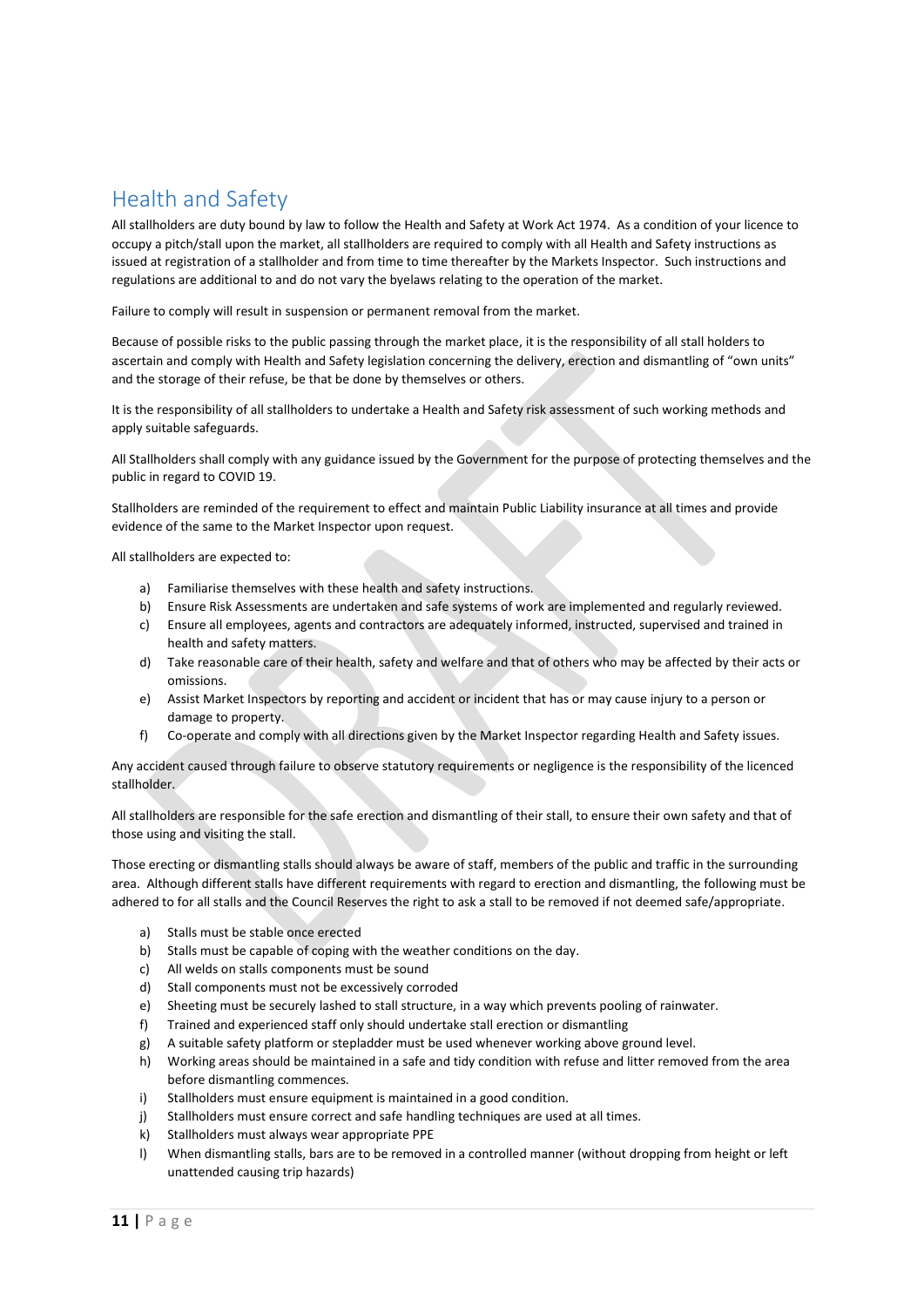m) Any incidents that result in injury to a member of the public, or anyone working on a stall (including those during erecting and dismantling stalls) must be reported to the Market Inspector.

#### <span id="page-11-0"></span>Market Representatives

Every year a nomination and voting process will take place in order to appoint a Market representative and vice for each market. These representatives will be the main point of communication between the stallholders on their market and the Council. They may be consulted on decision making processes and will be able to advise other stallholders ensuring good two-way communication between the council and its stallholders.

# <span id="page-11-1"></span>Compliance with Market Rules

Stallholders are required to comply with all reasonable directions of the Markets Inspector.

As part of the welcome pack stallholders must sign the form to say they have read, understand and intend to comply with the Market Rules

Any acts that are a breach of any of these regulations may result in disciplinary action such as a verbal, written or final warning. It can also lead to suspension from market or revocation of licence from all SHDC run markets.

The Council has the right to terminate your Licence immediately if you or your employee(s):

- Behave in a way that the Council believes, in its sole discretion, amounts to a serious breach of standards of trading detailed in the Market Rules;
- Offer or display food for sale that is unfit for human consumption or
- Convicted of any offence under the Weights and Measures Act 1985 or any Act, Regulation or Order relating to the sale of foods or goods including but not limited to offence for the sale of counterfeit goods.

If a stallholder fails to comply with the conditions of their licence or terms contained with the Market Regulations Handbook, the Council may take disciplinary action. The appropriate level of action will be dependent on the seriousness of the offence. In the event of action being taken the stall holder may appeal against that action within the period and to the person(s) indicated below.

#### <span id="page-11-2"></span>Disciplinary Procedure

Breaches of licence conditions, terms and conditions of the Market Regulations Handbook or market procedures:

- 1. First breach the Market Inspector shall issue a verbal warning. A record of the verbal warning will be made by the Council.
- 2. Second breach (within any 12 month rolling period) a first written warning shall be issued by the Market Inspector.
- 3. Third breach (within any 12 month rolling period) a final written warning shall be issued by the Market Inspector.
- 4. Failure to comply with a written warning shall be reported to the Service Manager for Environmental Services who will invite representations from the stallholder and will then decide on the appropriate action which may include termination of the licence. Furthermore, the stallholder may be permanently excluded from trading at any market within the South Holland district depending on the seriousness of the breach.

**Please note - the Council reserves the right to suspend a stallholder from the market immediately if the breach or level of behaviour is likely to cause serious difficulties with the continued operation of the market, consists of threats to others or involves the sale of unauthorised or unsafe goods. Stallholders not complying with the Market Rules may be suspended from trading by the Markets Inspector**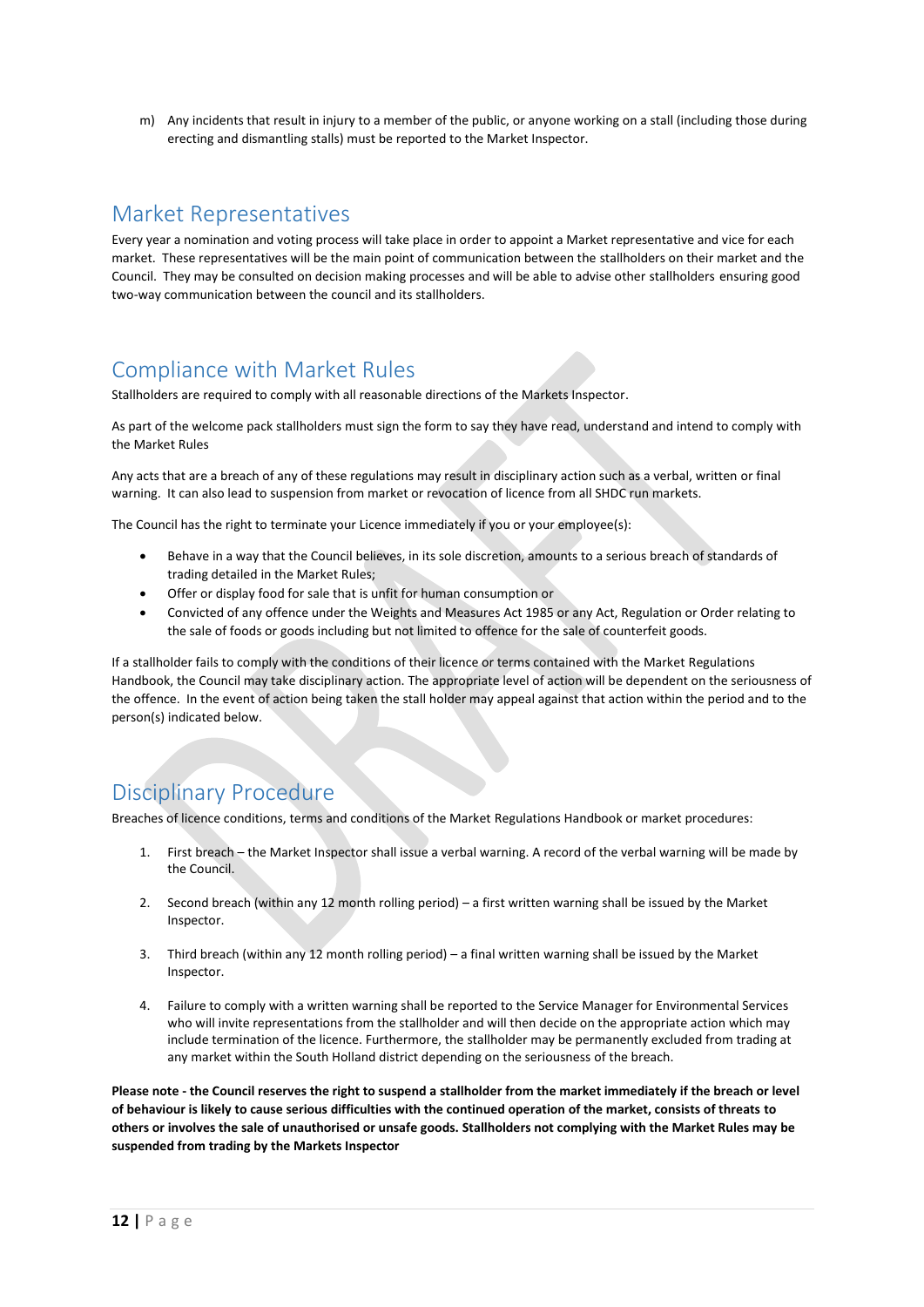Appeals Procedure: At all stages of the disciplinary procedure the stallholder has a right of appeal. The following appeal procedure applies:

- 1. The stallholder must make the appeal in writing within 10 workings days of receipt of the warning. The appeal must be sent to the Environmental Services Manager, Council Offices, Priory Road, Spalding, Lincs, PE11 2XE.
- 2. If the appeal is against a decision made by the Environmental Services Manager, the appeal should be addressed to the Place Manager, Council Offices, Priory Road, Spalding, Lincs, PE11 2XE.
- 3. If an appeal hearing is necessary, the stallholder shall be given adequate notice of the hearing and shall have the right to be accompanied at any hearing by a representative of their choice.

#### <span id="page-12-0"></span>Emergency Procedures

There may be occasions when it is necessary to evacuate the marketplace for safety reasons. Stallholders can play a valuable role in helping to ensure that a calm and effective evacuation takes place by giving clear guidance on what is expected of the members of the public.

Evacuations will only be instigated by the emergency services.

There is no officially designated assembly point and large numbers of people are likely to require moving. It is essential that such a movement is away from potential danger and that stallholders assist in ensuring members of the public are vigilant of emergency vehicles entering and exiting the marketplace.

The principal focus of an evacuation will be to protect members of the public, who will be expected to either disperse or await safe access back onto the market site, depending on the nature of the emergency.

In order to facilitate easy evacuations, stallholders must make sure that stalls do not encroach on walkways or traffic routes, taking account of the fact that there may be wheelchairs, pushchairs and prams etc. present.

### <span id="page-12-1"></span>Stallholders right to Assign their stalls goodwill

- To be considered for the right to assign a stalls goodwill to the market stallholder wishing to sell their stalls goodwill must have traded for two years or more on one of South Holland District Councils market on a continuous basis.
- b) Both the market stallholder and the chosen purchaser (i.e. market stallholder buying the stalls goodwill) must make a joint application to the Council for approval before they can enter into any agreement.
- c) To ensure the market remains balanced the purchaser buying the right to sell on the transferred stall, must only sell those lines of goods previously sold by the market stallholder selling the stalls goodwill.
- d) The new market stallholder (purchaser of the stall) must adhere to all market regulations.
- e) No actual transfer is to take place until the application has been dealt with and approved in writing by the council.
- f) The council reserves the right to reject applications.

#### <span id="page-12-2"></span>Contacts and Resources

SHDC Markets team - [markets@sholland.gov.uk](mailto:markets@sholland.gov.uk)

SHDC Food Safety team – [foodhs@sholland.gov.uk](mailto:foodhs@sholland.gov.uk)

The Food Standards Agency – [www.food.gov.uk](http://www.food.gov.uk/)

The Food Standards Agency Registration page - [https://www.food.gov.uk/business](https://www.food.gov.uk/business-guidance/register-a-food-business)[guidance/register-a-food-business](https://www.food.gov.uk/business-guidance/register-a-food-business)